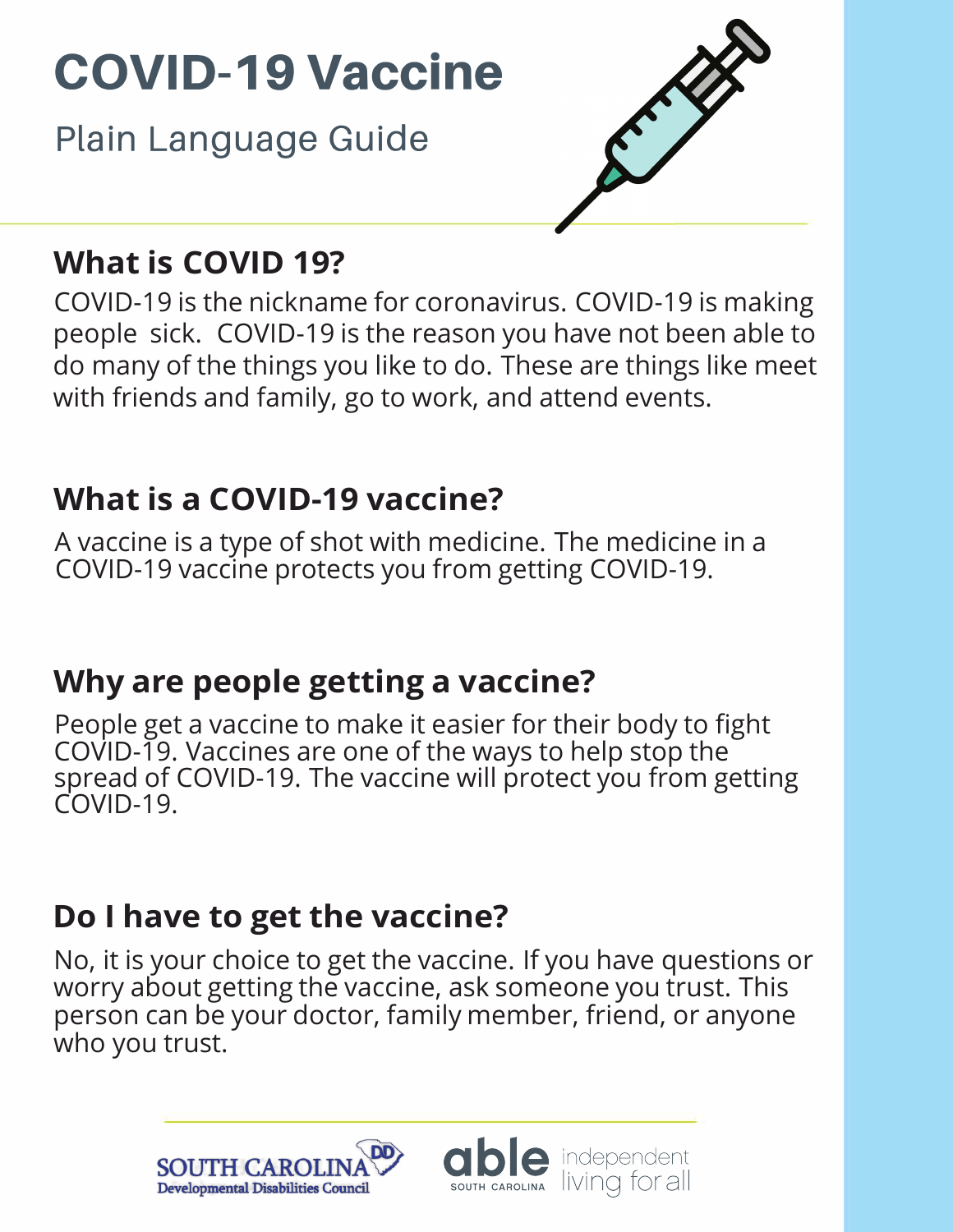Plain Language Guide



### **Can I get the COVID-19 vaccine in Phase 1b because I have a disability or medical condition?**

Starting on March 8, people who have developmental, or other disabilities can get vaccines in 1b. Because COVID-19 can make people with some types of disabilities very sick, they are considered high-risk. High risk means that COVID-19 can make someone sick or even die.

#### **To see if you can get the vaccine under 1 b, answer the below questions:**

1. Would getting COVID-19 make you really sick or put you at more risk because of your disability?

- **o YES**
- **o NO**

2. Because of your disability or medical condition, do you need help that makes it difficult to socially distance? For example: do you have someone who helps you, like a home care provider or personal care attendant, who needs to be close to you so they can help you?

- **o YES**
- **o NO**

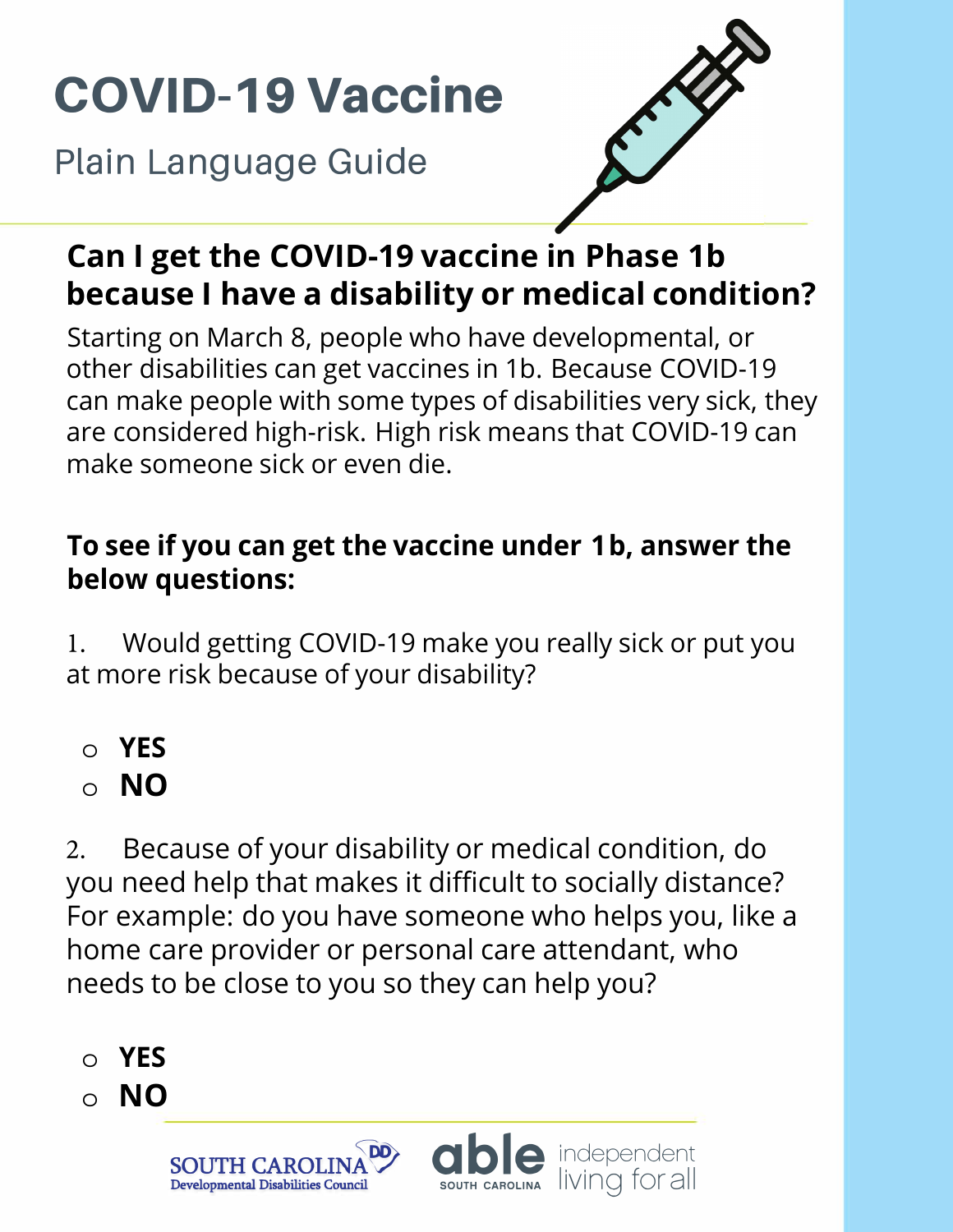Plain Language Guide



3. Because of your disability, if you got sick with COVID-19, would it make it hard to get the care you need to stay alive?

- **o YES**
- **o NO**
- 4. Do you have one or more of the illnesses listed below?
	- Down Syndrome
	- **Cancer**
	- Chronic kidney disease
	- Chronic lung disease
	- Diabetes
	- Heart disease
	- HIV/AIDS
	- Organ transplant
	- **Obesity**
	- **Pregnancy**
	- Sickle cell disease
- o **YES**
- o **NO**

If you answered **YES** to at least one of any of the four questions above, then you can get the COVID-19 vaccine in Phase 1b.



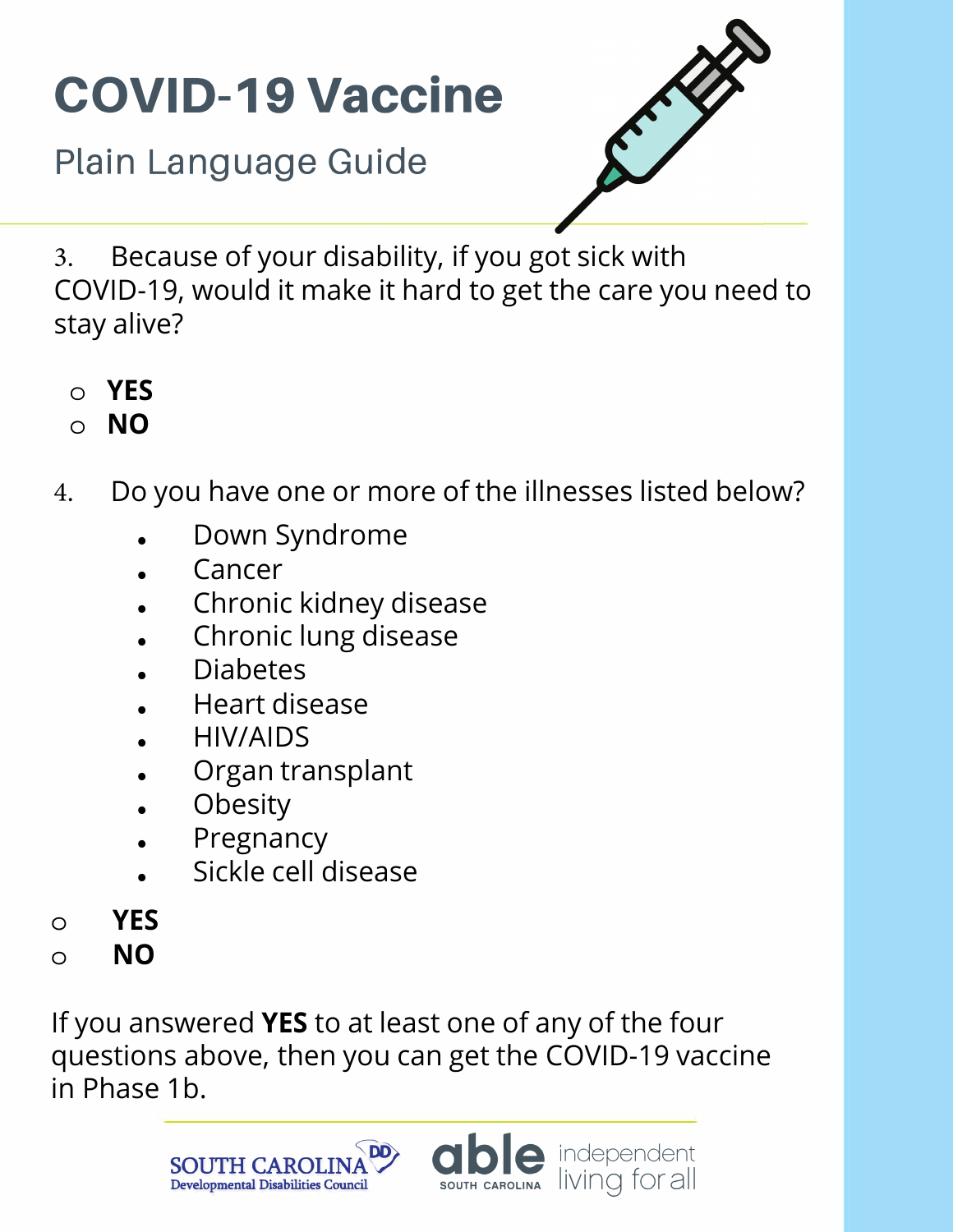**Plain Language Guide** 



### **What papers do I need to show about my disability or health condition?**

You do not have to show any documents about your disability.

## **How do I get the vaccine?**

You will need to make an appointment to get your COVID-19 vaccine. There are two ways you can make an appointment:

- 1. Go to the website at: <www.scdhec.gov/vaxlocator>to see where you can schedule your COVID-19 vaccine. On this website, you can pick the location and contact them to make an appointment.
- 2. You can call DHEC's COVID-19 vaccine Information line at 1-866-365-8110. DHEC can help you find vaccine locations and answer other questions about the COVID-19 vaccine.

### **Do I need to wear a mask after I get the COVID-19 vaccine?**

Yes. You need to keep wearing a mask and follow social distancing. The COVID-19 vaccine will keep you from getting sick. You may be able to give COVID-19 to other people after you get a COVID-19 vaccine. It will take a while for everyone to get the COVID-19 vaccine and be safe.